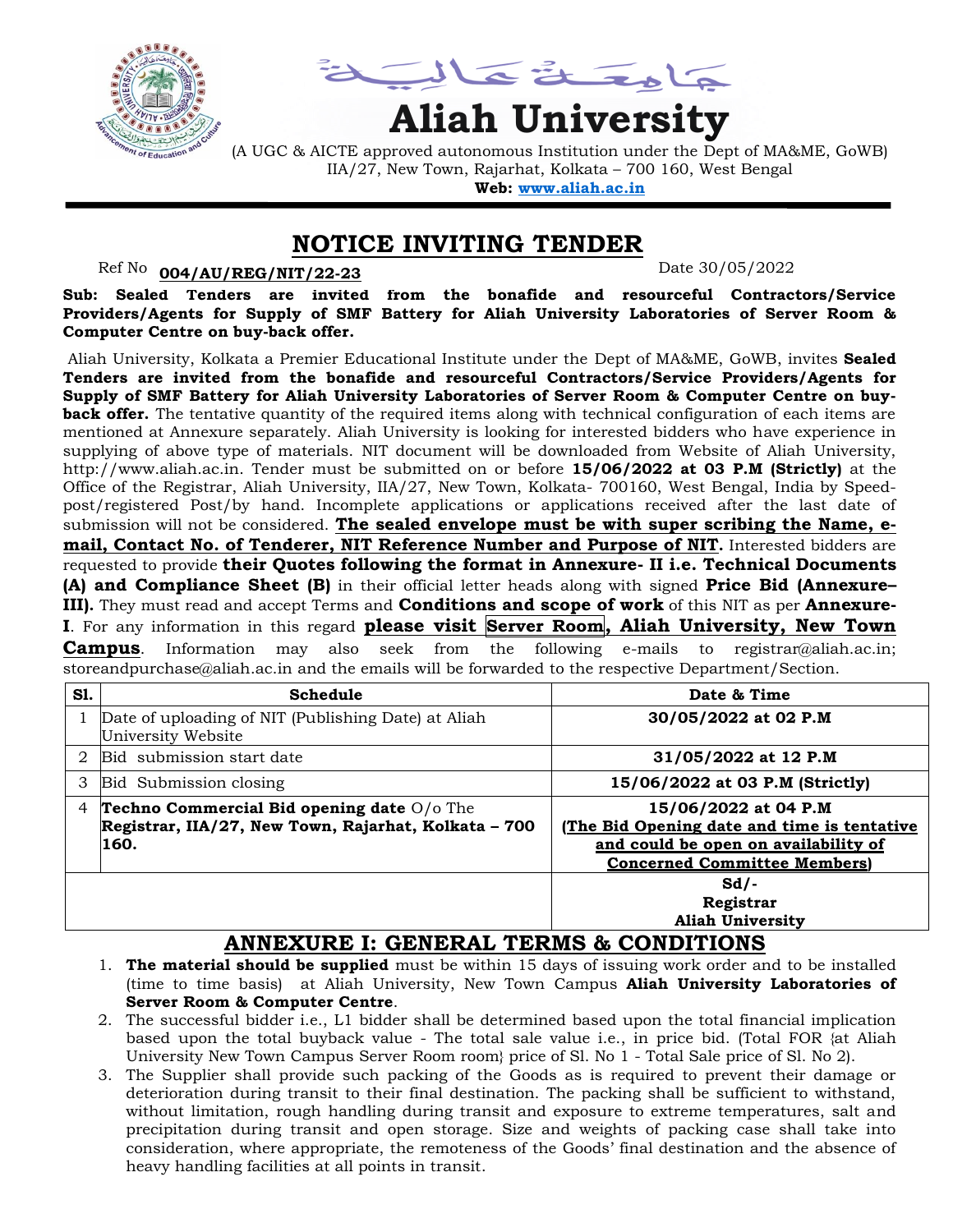- 4. The Quotationer should bear all the transportation & insurance **risk** till the ondoor delivery point. The insurance shall be in an amount equal to 100 % of the value of the Goods from "Warehouse to final destination" on "All Risks" valid for a period not less than 1 month after installation and commissioning and issue of acceptance certificate by the Aliah University. Should any loss or damage occur, the Supplier shall – (a) Initiate and pursue claim till settlement, and (b) Promptly make arrangements for repair and/or replacement of any damaged item/s irrespective of settlement of claim by the underwriters. Selected bidder shall take all possible care for Govt. Property & of any damages due to negligence of his workers; the bidder/Agency shall be responsible for all such damages & repair the same at his own cost.
- 5. Aliah University may grant an extension of time limit set for the completion of the work in case the timely completion of the work is delayed by force majeure beyond the contractor's control, subject Force majeure is defined as an event of effect that cannot reasonably be anticipated such as acts of God (like earthquakes, floods, storms etc.), acts of states, the direct and indirect consequences of wars (declared or un declared), hostilities, national emergencies, civil commotions, epidemic/pandemic and strikes (only those which exceed a duration of ten continuous days) at successful Bidders factory.
- 6. **The rates** so quoted must be inclusive of GST, Central Excise, customs Duty if any, packing freight to destination, Insurances and levies and necessary installation and fixing at designated places at Aliah University and all charges i.e. cost of Equipment and other incidental charges for supplying at destination level and delivery charges up to the point of delivery at proper destination level and as per instruction in the work/ supply order. No extra charges will be entertained. Prices can be quoted in Indian Currency only  $(\bar{\mathbf{x}})$ . No extra payment will be made for carrying of materials involving head load/ trolley etc.
- 7. The warranty period for the Batteries on replacement from old/faulty batteries under buy back scheme having minimum 24 months onsite replacement warranty **or** as per OEM *[whichever is higher]* from the date of successful installation.
- 8. All necessaries cables and adapters for functioning of the equipments to be supply along with the Work
- 9. Supply of Items will be made in conformity with the specification & time as mentioned in the work order as decided by the authority. **No deviation in specification** will be accepted. After delivery of the materials to the respective points by selected bidder (s), authority reserves the right to collect the samples of supply the materials at random basis and send those materials for testing to ensure the quality of products etc. If it is found that materials are not according to the specification, the authority has every right to cancel the total lot or otherwise forfeit the security money, blacklisting the respective Manufacturer / Supplier and terminate the contract.
- 10. If any part of the service in respect of the work assigned and undertaken by you not rendered/delivered in time, Aliah University shall be entitled to levy and recover liquidated damages/ penalty at 1% per week or part thereof the delay/ default, subject to 5% maximum, on the payment due to the agency/contractor for the particular stage. Any delay beyond scheduled dates may attract higher penalty to be decided by the Aliah University
- **11. The bidder will be selected on overall rate only. The bidder must quote in all items otherwise their bids will be rejected.**
- 12. All disputes are subject to exclusive jurisdiction of competent Court and Forum in Kolkata, India only.
- 13. Any dispute arising out of this contract shall be referred to the Registrar, Aliah University, and if either of the parties hereto is dissatisfied with the decision, the dispute shall be referred to the decision of an Arbitrator, who should be acceptable to both the parties, to be appointed by the Vice-Chancellor of the University. The decision of such Arbitrator shall be final and binding on both the parties.

#### **14. This is a Techno-Commercial bid. Partial Tenders are not allowed for this Tender i.e. bidder may quote all item. For overall item lowest bidder (L1) may be selected.**

15. Payment Condition:-The prices shall be inclusive of all taxes & levies including GST and other statutory duties as applicable. Rate of taxes should be indicated separately in the Price Bid. Contract Price specified in Price Bid should be based on the taxes & duties and charges prevailing at the date one day prior to the last date of Bid submission. Statutory deduction, wherever applicable, shall be made from invoice as per government rules. Necessary certificate will be issued for such deductions. Bidder submitting a bid shall produce valid statutory documents / certificates with respect to GST, Income Tax, ROC, Prof. Tax, Trade Licence, etc. All such documents / certificates shall remain valid on the last date of Tender submission. GST component of the invoice of the bidder may be kept on hold in case there is any mismatch / irregularity in GST return filling on the part of the bidder. 100% payment will be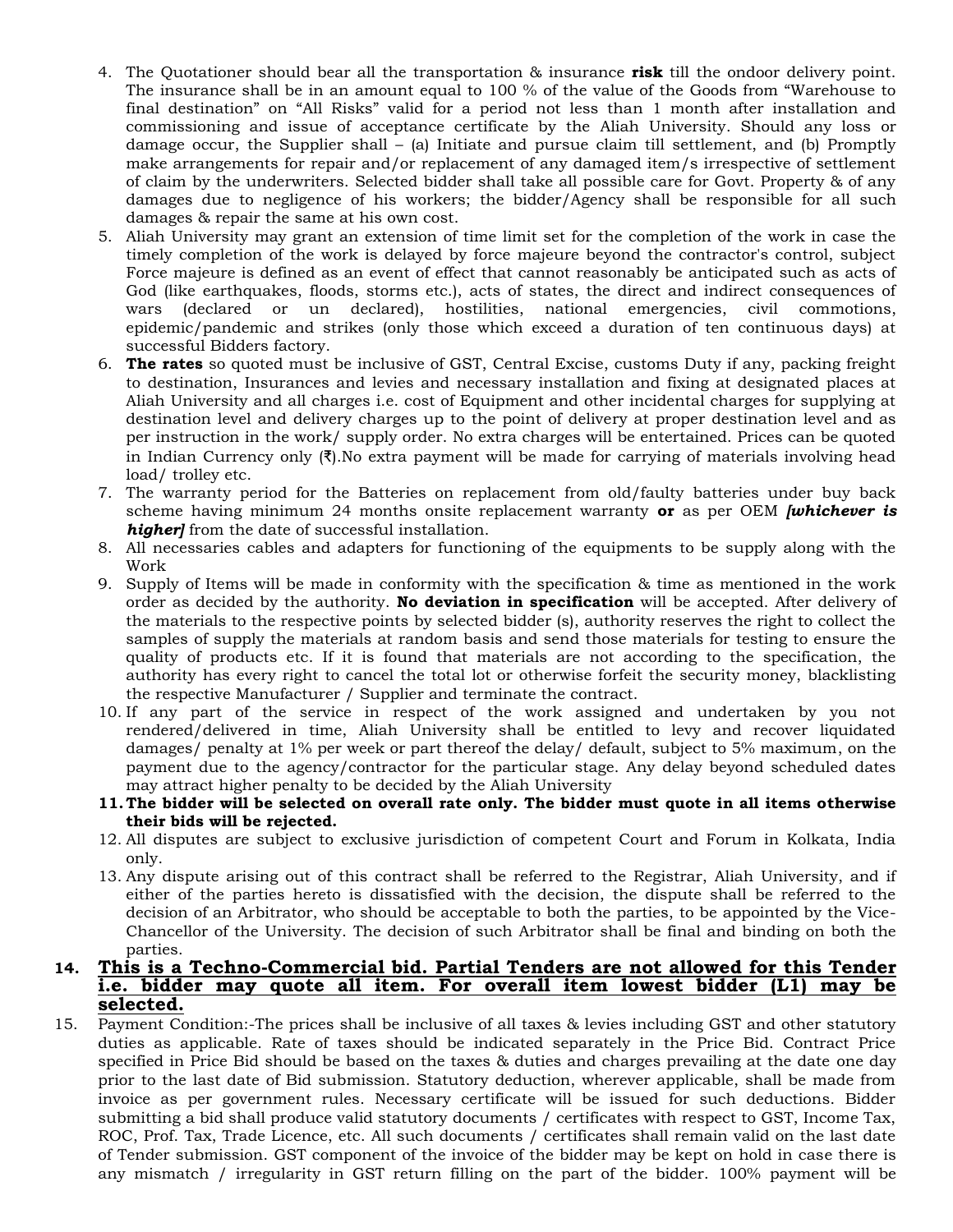released duly certified by the concern authority and immediately on receipt of payment from the Govt. Department (within 60 days from the submission of bills). Successful vendor should arrange to submit a performance security deposit in form of Performance Bank Guarantee to the tune of 10% amount of the total purchase value at the time of submitting the bill. This performance security deposit should be issued from any Nationalized Bank and validity of the same will be till 2 years/warranty period +60 days whichever is higher from the date of delivery of the material. The payment will be made by RTGS / FUND Transfer mode only. Advance payment not allowed. Hence, following information must be clearly written in the Price Bid for RTGS / FUND TRANSFER:**:**

- A. Name of the Firm with complete postal address
- B. Name of the Bank with Branch where the Account exist
- C. IFSC CODE
- D. ACCOUNT No
- E. PAN No

16. The Quotations are liable to be rejected if the fore going conditions are not complied with. The bid should be complete in all respects and duly signed wherever required. Incomplete and unsigned offer will not be accepted.

17. The products asked for should be of very high standard and of reputed brand and preferably with **B.I.S/I.S.I** code.

18. The rates quoted will remain valid for one year from the date of acceptance of this award of contract. However, the contract can be extended for a further period of one year at the discretion of this University on the same rates and the same terms and conditions.

19. The Honorable Vice Chancellor, Aliah University reserves the right to accept in part or in full any tender or reject any tender without assigning any reason or to cancel the tendering process and reject all tenders at any time prior to award of contract, without incurring any liability, whatsoever to the affected tenderer or tenderers.

20. All bidders are required to visit the installed machines on site before submitting the proposal. Please visit Server Room Room, Aliah University, New Town Campus, IIA/27, New Town, Kolkata- 700160

21. **Inspection and Quality Control tests** before evaluation, prior to shipment of Goods and at the time of final acceptance are as follows: Inspection of Goods including functional testing, burning tests and mains fluctuation test at full load, facilities etc., as per the standards may be done at factory site of the Supplier before award of the Purchase Contract, by the Aliah University; Provided that the Aliah University may, at its sole discretion, waive inspection of goods having regard to the value of the order and/or the nature of the goods and/or any other such basis as may be decided at the sole discretion of the Aliah University meriting waiver of such inspection of goods.

# **Annexure II : Technical Bid Application Format (Please attach all relevant documents)**

To, The Registrar Aliah University IIA/27, New Town, Kolkata-700 160

**Sub: Application for Supply of SMF Battery for Aliah University Laboratories of Server Room & Computer Centre on buy-back offer.**

Ref: - \_\_\_\_\_\_\_\_N.I.T. No ………………………….............……………dated ……………………..

Sir,

| 1. ABOUT THE ORGANIZATION          |                                                        |  |  |
|------------------------------------|--------------------------------------------------------|--|--|
| 1.1                                | Name of the Organization                               |  |  |
| 1.2                                | Name of Authorized Person                              |  |  |
| 1.3                                | Registered Office Address with                         |  |  |
|                                    | telephone no. & email address                          |  |  |
| 1.4                                | Authorized Service Station Name,                       |  |  |
|                                    | address, contact person name, phone                    |  |  |
|                                    | number, e-mail                                         |  |  |
| TECHNICAL DOCUMENTS<br>$2_{\cdot}$ |                                                        |  |  |
| 2.1                                | Company Registration No./Trade License No./Partnership |  |  |
|                                    | Deed No. (Please attach documentary evidence)          |  |  |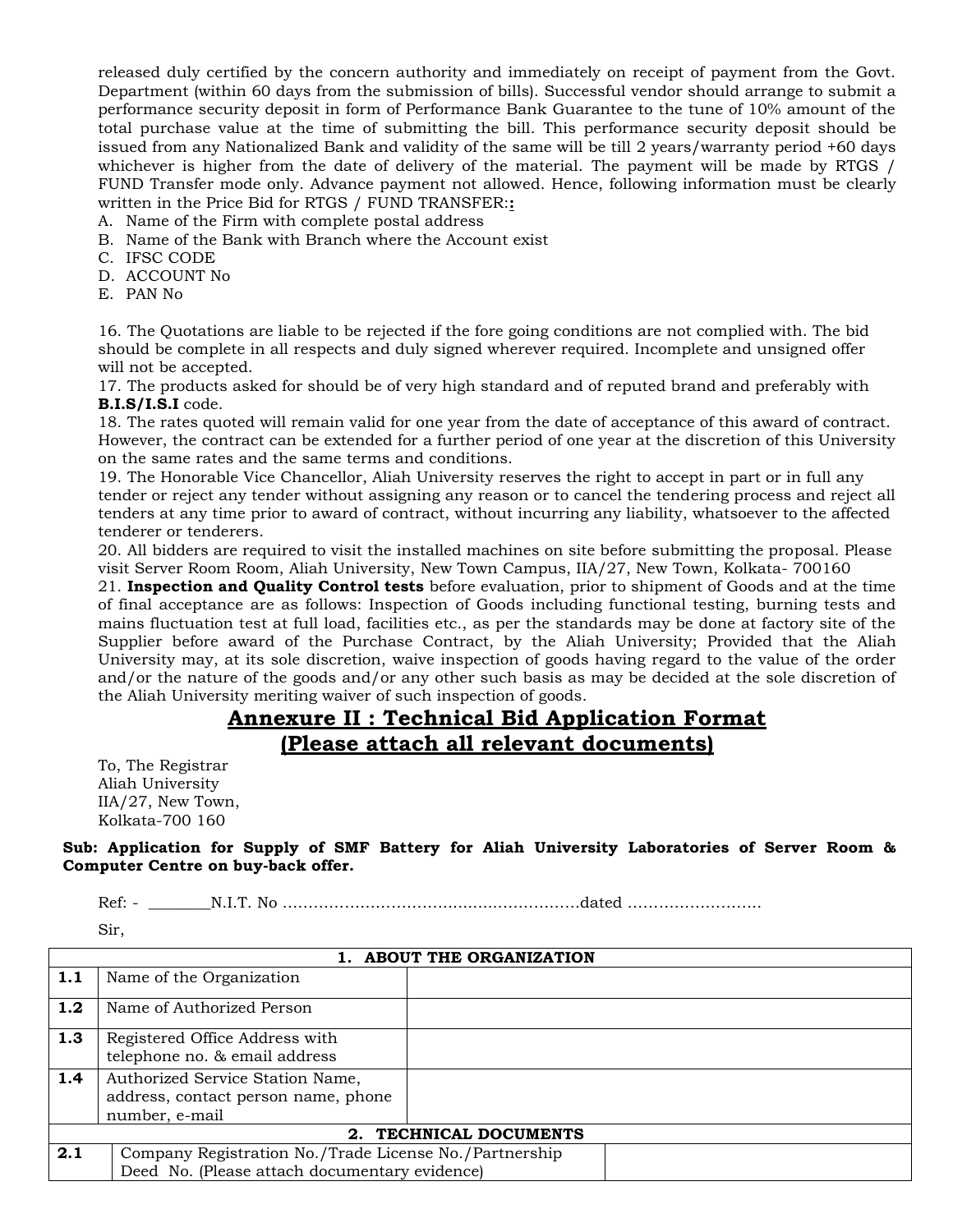| 2.2 | PAN Registration No (Please attach documentary evidence)<br>with this NIT Document)                        |
|-----|------------------------------------------------------------------------------------------------------------|
| 2.3 | GST Registration No (Please attach documentary evidence<br>with this NIT Document)                         |
| 2.4 | Work Experience in Similar Job (Preferable) (Please attach<br>documentary evidence with this NIT Document) |

# **Technical Compliance Sheet**

| Para of Tender<br><b>Enquiry Specification</b><br>For any enquiry/ clarification<br>/measurement bidders are<br>requested to visit/Contact the<br>site Server Room, Aliah<br><b>University New Town Campus,</b><br>IIA/27, New Town, Kolkata -<br>700160 | Specification of Items<br>Offered         | Compliance to<br>Tender<br>specification<br>whether yes or no | In case of<br>noncompliance<br>Deviation from<br>Tender<br>Specification to be<br>indicated in<br>unambiguous<br>term. |
|----------------------------------------------------------------------------------------------------------------------------------------------------------------------------------------------------------------------------------------------------------|-------------------------------------------|---------------------------------------------------------------|------------------------------------------------------------------------------------------------------------------------|
|                                                                                                                                                                                                                                                          | $\mathbf{2}$                              | 3                                                             | 4                                                                                                                      |
| <b>SMF Battery for Computer Centre.</b><br>[26 Ah/12 Volt for 15 KVA UPS at<br>Computer Centre buy-back 60 no of<br>65 Ah/ 12 volt battery                                                                                                               | $60$ nos<br>Preferable Make: Exide / Eqv. |                                                               |                                                                                                                        |
| <b>SMF Battery for Computer Centre.</b><br>[26 Ah/12 Volt for 20 KVA UPS at<br>Server Room buy-back 30 no of 65<br>Ah/ 12 volt battery                                                                                                                   | $30$ nos<br>Preferable Make: Exide / Eqv. |                                                               |                                                                                                                        |
| <b>SMF Battery for Computer Centre.</b><br>[42 Ah/12 Volt for 30 KVA UPS at<br>Server Room buy-back 60 no of 65<br>Ah/ 12 volt battery                                                                                                                   | $30$ nos<br>Preferable Make: Exide / Eqv. |                                                               |                                                                                                                        |

# **ANNEXURE III PRICE BID**

| S1                                    | <b>Item Description</b><br>(Specification as per<br>Compliance Sheet)<br>Preferable Make: Exide | <b>QTY</b> and<br><b>UNITin</b><br><b>Nos</b> | Per<br><b>UNIT</b><br>Rate | <b>Total Rate</b><br>[CI 3 X CI]<br>4) | GST in<br><b>Amount</b> and<br>in % On Cl 5 | <b>Total Amount With</b><br><b>Taxes Altogether</b><br>$(C1 5 + C1 6)$ |
|---------------------------------------|-------------------------------------------------------------------------------------------------|-----------------------------------------------|----------------------------|----------------------------------------|---------------------------------------------|------------------------------------------------------------------------|
|                                       | Eqv.                                                                                            |                                               |                            |                                        |                                             |                                                                        |
| 1                                     |                                                                                                 | 3                                             | 4                          | 5                                      | 6                                           | 7                                                                      |
|                                       | <b>SMF Battery for Computer</b>                                                                 | $60$ nos                                      |                            |                                        |                                             |                                                                        |
|                                       | Centre. [26 Ah/12 Volt for                                                                      | Preferable                                    |                            |                                        |                                             |                                                                        |
|                                       | 15 KVA UPS at Computer                                                                          | Make:                                         |                            |                                        |                                             |                                                                        |
|                                       | Centre buy-back 60 no of                                                                        | Exide                                         |                            |                                        |                                             |                                                                        |
|                                       | 65 Ah/ 12 volt battery                                                                          | $/$ Eqv.                                      |                            |                                        |                                             |                                                                        |
| 2                                     | <b>SMF Battery for Computer</b>                                                                 | $30$ nos                                      |                            |                                        |                                             |                                                                        |
|                                       | Centre. [26 Ah/12 Volt for                                                                      | Preferable                                    |                            |                                        |                                             |                                                                        |
|                                       | 20 KVA UPS at Server Room                                                                       | Make:                                         |                            |                                        |                                             |                                                                        |
|                                       | buy-back 30 no of 65 Ah/                                                                        | Exide                                         |                            |                                        |                                             |                                                                        |
|                                       | 12 volt battery]                                                                                | $/$ Eqv.                                      |                            |                                        |                                             |                                                                        |
| 3                                     | <b>SMF Battery for Computer</b>                                                                 | $30$ nos                                      |                            |                                        |                                             |                                                                        |
|                                       | Centre. [42 Ah/12 Volt for                                                                      | Preferable                                    |                            |                                        |                                             |                                                                        |
|                                       | 30 KVA UPS at Server Room                                                                       | Make:                                         |                            |                                        |                                             |                                                                        |
|                                       | buy-back 60 no of 65 Ah/                                                                        | Exide                                         |                            |                                        |                                             |                                                                        |
|                                       | $/$ Eqv.<br>12 volt battery]                                                                    |                                               |                            |                                        |                                             |                                                                        |
| <b>Total Quoted Amount in Numeric</b> |                                                                                                 |                                               |                            |                                        |                                             |                                                                        |
|                                       | <b>Total Quoted Amount in Alphabet</b>                                                          |                                               |                            |                                        |                                             |                                                                        |
|                                       |                                                                                                 |                                               |                            |                                        |                                             |                                                                        |